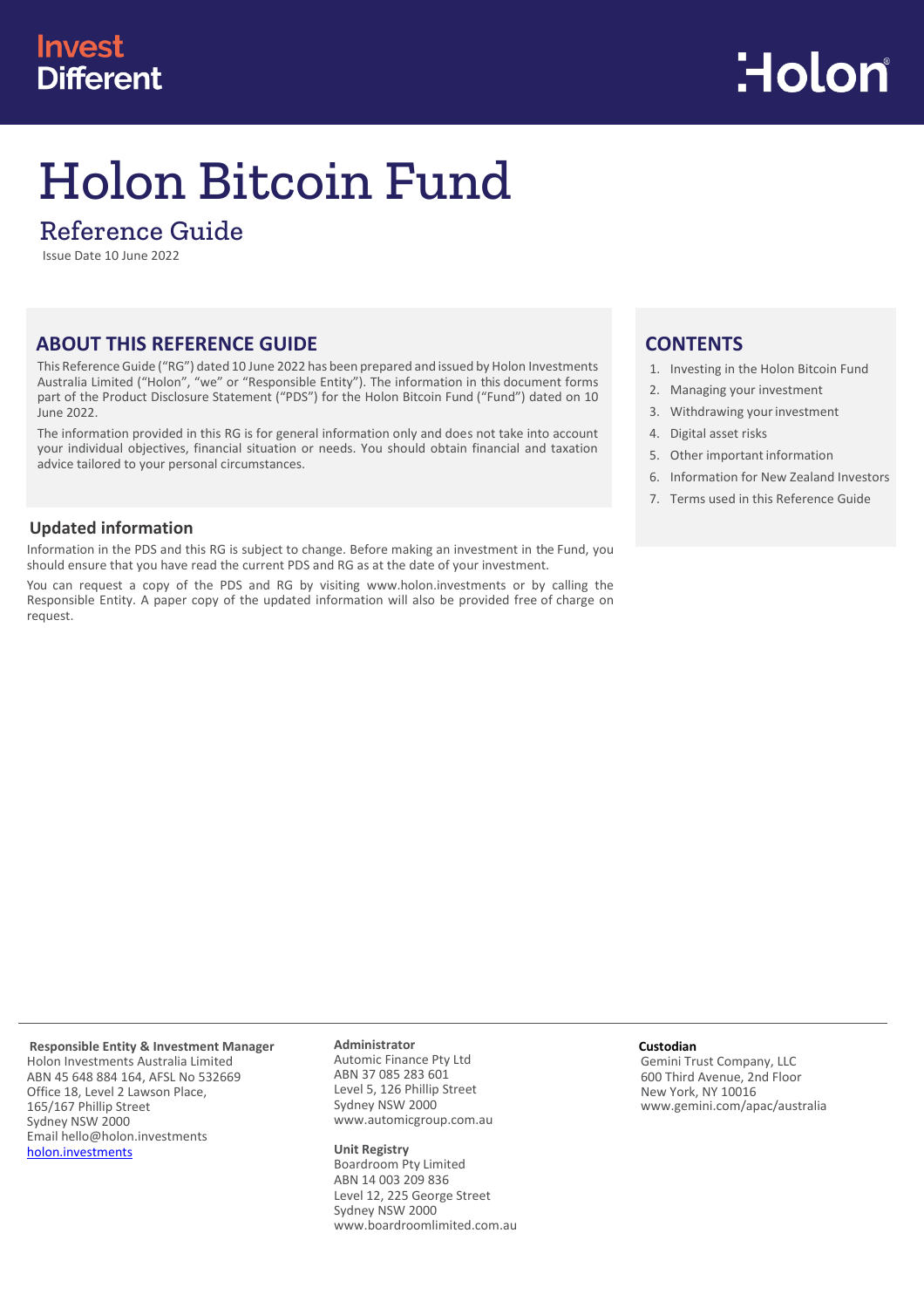## **1. INVESTING IN THE HOLON BITCOIN FUND**

## **Application cut-off times**

If we receive a correctly completed Application Form, identification documents (if applicable) and cleared application money:

- before 1pm (Sydney time) on a Business Day and your application for units is accepted, you will generally receive the application price calculated for that Business Day; or
- on or after 1pm (Sydney time) on a Business Day and your application for units is accepted, you will generally receive the application price calculated for the next Business Day.

Please see the PDS and Application Form for information regarding how to apply.

## **Application processing**

We will only start processing an application if:

- we consider that you have correctly completed the Application Form;
- you have provided us with the relevant identification documents if required; and
- we have received the application money (in cleared funds) stated in your Application Form.

## **2. MANAGING YOUR INVESTMENT**

## **Authorised signatories**

You can appoint a person, partnership or company as your authorised signatory. To do so, please nominate them on the initial Application Form and have them sign the relevant sections. If a company is appointed, the powers extend to any director and officer of the company. If a partnership is appointed, the powers extend to all partners. Such appointments will only be cancelled or changed once we receive written instructions from you to do so.

Once appointed, your authorised signatory has full access to operate your investment account for and on your behalf. This includes the following:

- making additional investments;
- requesting income distribution instructions be changed;
- withdrawing all or part of your investment;
- changing bank account details;
- enquiring and obtaining copies of the status of your investment; and
- having online account access to your investment.

If you do appoint an authorised signatory:

- you are bound by their acts;
- you release, discharge and indemnify us from and against any losses, liabilities, actions, proceedings, claims and demands arising from instructions received from your authorised signatory; and
- you agree that us acting on any instructions received from your authorised signatory shall amount to complete satisfaction of our obligations, even if these instructions were made without your knowledge or authority.

#### **Reports**

Unitholders will be provided with the following reports:

- transaction confirmation statements; and
- (where applicable), distribution and tax statements.

Annual audited financial accounts are available on Holon's website.

## **Electronic instructions**

If a unitholder instructs Holon and/or Boardroom by electronic means, such as an email or facsimile, the investor releases Holon and/or Boardroom from and indemnifies Holon and/or Boardroom against, all losses and liabilities arising from any payment or action Holon and/or Boardroom makes based on any instruction (even if not genuine) that Holon and/or Boardroom receives by an electronic communication bearing the investor's investor code and which appears to indicate to Holon and/or Boardroom that the communication has been provided by the unitholder e.g. a signature which is apparently the investor's and that of an authorised signatory for the investment or an email address which is apparently the unitholder's. The unitholder also agrees that neither they nor anyone claiming through them has any claim against Holon and/or Boardroom or the Fund for these payments or actions. There is a risk that a fraudulent withdrawal request can be made by someone who has access to a unitholder's investor code and a copy of their signature or email address. Please take care.

## **Regular Investment Plan**

You can increase your investment in the Fund through a monthly direct debit from your nominated bank account. The minimum additional investment for the Fund under the savings plan is \$200 per month. Direct debits will be processed on the 19th calendar day of the month.

If this is not a Business Day then the direct debit will be processed on the next occurring Business Day. See the Direct Debit Request Service Agreement below.

The following is your Direct Debit Service Agreement with Boardroom who acts as the unit registry provider of the Fund. The agreement is designed to explain what your obligations are when undertaking a Direct Debit arrangement with us. It also details what our obligations are to you as your Direct Debit Provider.

We recommend you keep this agreement in a safe place for future reference. It forms part of the terms and conditions of your Direct Debit Request (DDR) and should be read in conjunction with your Direct Debit Request form or additional application form (as applicable).

#### **Debiting your account**

- a) By signing a Direct Debit Request or by providing us with a valid instruction, you have authorised us to arrange for funds to be debited from your account. You should refer to the Direct Debit Request and this agreement for the terms of the arrangement between us and you.
- b) We will only arrange for funds to be debited from your account as authorised in the Direct Debit Request or we will only arrange for funds to be debited from your account if we have sent to the address nominated by you in the Direct Debit Request, a billing advice which specifies the amount payable by you to us and when it is due.
- c) If the debit day falls on a day that is not a banking day, we may direct your financial institution to debit your account on the following banking day. If you are unsure about which day your account has or will be debited you should ask your financial institution.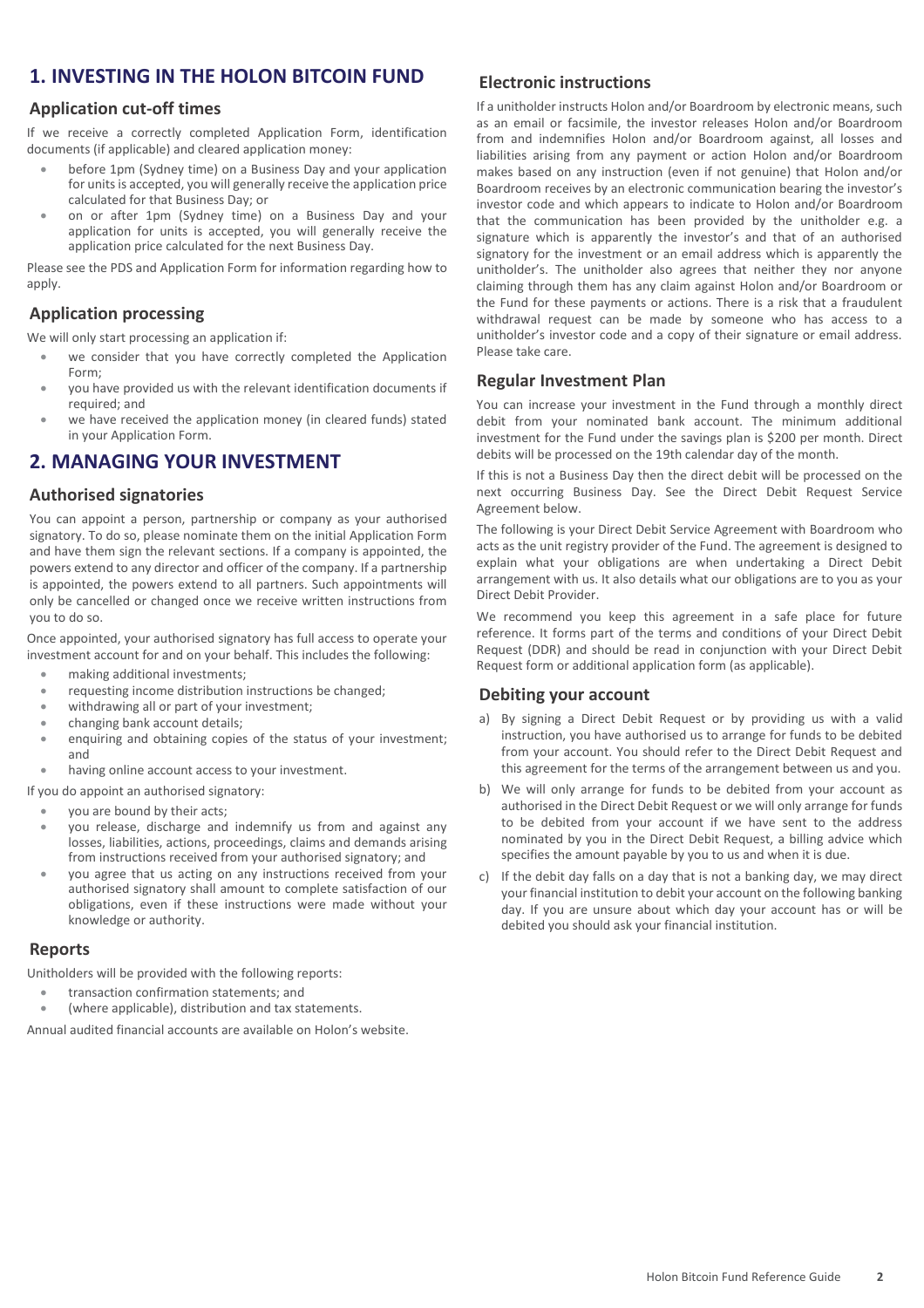## **Amendments by us**

We may vary any details of this agreement or a Direct Debit Request at any time by giving you at least fourteen (14) days written notice.

## **Amendments by you**

You may change, stop or defer a debit payment, or terminate this agreement by providing us with at least fourteen (14) days notification by writing to:

Boardroom Pty Limited

Unit Registry

Level 12, 225 George Street, Sydney NSW 2000

Or online at:

[www.boardroomlimited.com.au](http://www.boardroomlimited.com.au/)

#### Or

a) by telephoning them on 1300 737 760 during business hours; or

b) arranging it through your own financial institution.

## **Your obligations**

- a) It is your responsibility to ensure that there are sufficient clear funds available in your account to allow a debit payment to be made in accordance with the Direct Debit Request.
- b) If there are insufficient clear funds in your account to meet a debit payment:
	- I. you may be charged a fee and/or interest by your financial institution;
	- II. you may also incur fees or charges imposed or incurred by us; and
	- III. you must arrange for the debit payment to be made by another method or arrange for sufficient clear funds to be in your account by an agreed time so that we can process the debit payment.
- c) You should check your account statement to verify that the amounts debited from your account are correct.
- d) If Boardroom is liable to pay goods and services tax ("GST") on a supply made in connection with this agreement, then you agree to pay Boardroom on demand an amount equal to the consideration payable for the supply multiplied by the prevailing GST rate.

## **Dispute**

- a) If you believe that there has been an error in debiting your account, you should notify us directly on hello@holon.investments and confirm that notice in writing with us as soon as possible so that we can resolve your query more quickly. Alternatively, you can take it up with your financial institution direct.
- b) If we conclude as a result of our investigations that your account has been incorrectly debited we will respond to your query by arranging for your financial institution to adjust your account (including interest and charges) accordingly. We will also notify you in writing of the amount by which your account has been adjusted.
- c) If we conclude as a result of our investigations that your account has not been incorrectly debited we will respond to your query by providing you with reasons and any evidence for this finding in writing.

## **Accounts**

You should check:

- a) with your financial institution whether direct debiting is available from your account as direct debiting is not available on all accounts offered by financial institutions.
- b) your account details which you have provided to us are correct by checking them against a recent account statement; and
- c) with your financial institution before completing the Direct Debit Request if you have any queries about how to complete the Direct Debit Request.

## **Confidentiality**

- a) We will keep any information (including your account details) in your Direct Debit Request confidential. We will make reasonable efforts to keep any such information that we have about you secure and to ensure that any of our employees or agents who have access to information about you do not make any unauthorised use, modification, reproduction, or disclosure of that information.
- b) We will only disclose information that we have about you:
	- I. to the extent specifically required by law; or
	- II. for the purposes of this agreement (including disclosing information in connection with any query or claim).

## **Notice**

a) If you wish to notify us in writing about anything relating to this agreement, you should write to Holon at:

Office 18, Level 2 Lawson Place,

165/167 Phillip Street Sydney NSW 2000

b) We will notify you by sending a notice in the ordinary post to the address you have given us in the Direct Debit Request.

Any notice will be deemed to have been received on the third banking day after posting.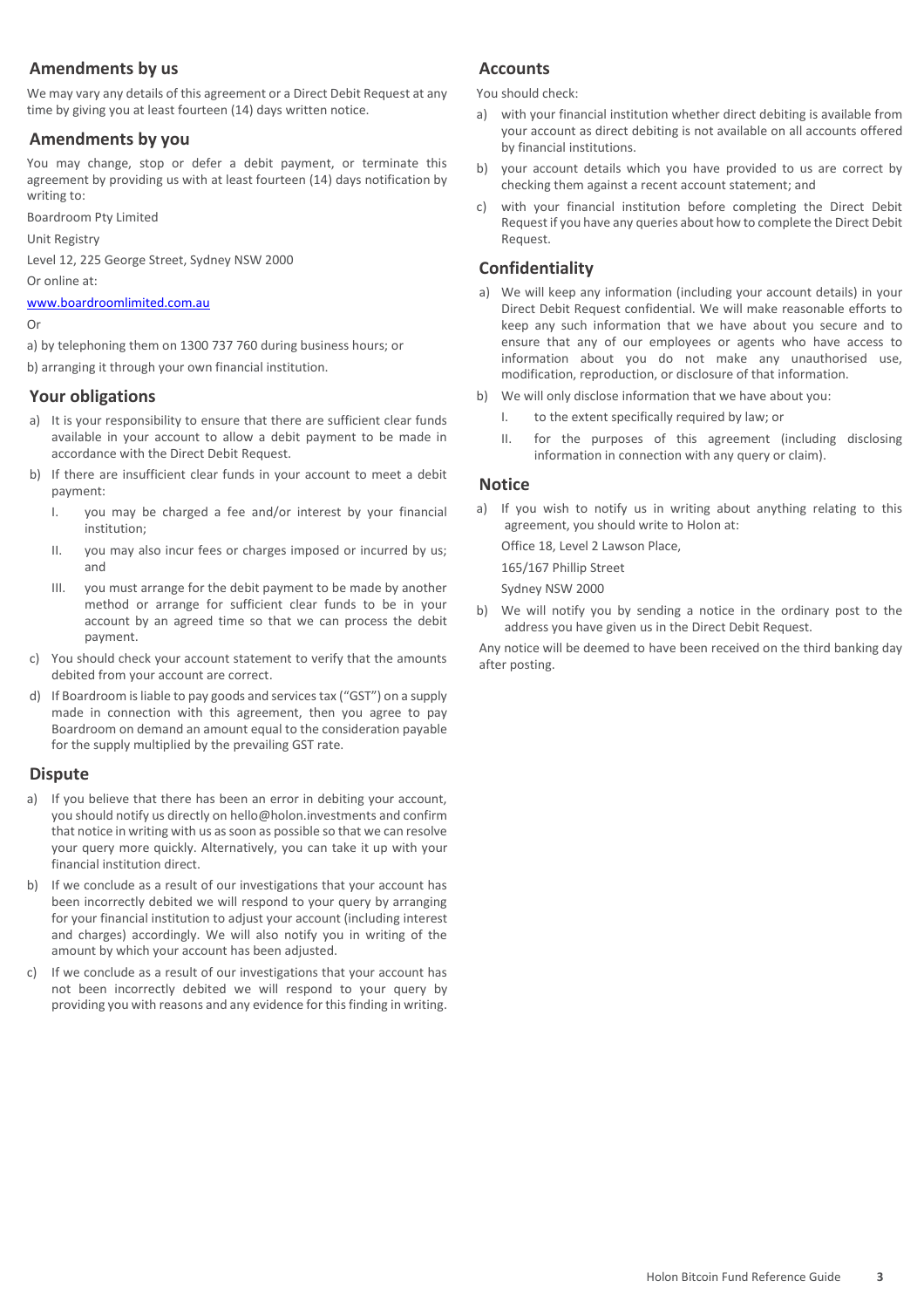## **3. WITHDRAWING YOUR INVESTMENT**

## **Withdrawal cut-off times**

If we receive a withdrawal request:

- before 1pm on a Business Day and your withdrawal request is accepted, you will generally receive the withdrawal price calculated for that Business Day; or
- on or after 1pm on a Business Day and your withdrawal request is accepted, you will generally receive the withdrawal price calculated for the next Business Day.

Please see the PDS for information regarding how to request a withdrawal.

#### **Withdrawal terms**

Once we receive your withdrawal request, we may act on your instruction without further enquiry if the instruction bears your account number or investor details and your (apparent) signature(s), or your authorised signatory's (apparent) signature(s).

We may contact you to check your details before processing your withdrawal request but are not obliged to. This may cause a delay in finalising payment of your withdrawal money. No interest is payable for any delay in finalising payment of your withdrawal money.

We are not responsible nor liable if you do not receive, or are late in receiving, any withdrawal money that is paid according to your instructions.

When you are withdrawing, you should take note of the following:

- Withdrawals will only be paid to the unitholder.
- We reserve the right to fully redeem your investment if, as a result of processing your request, your investment balance in the Fund falls below the minimum balance set out in the PDS.
- If we cannot satisfactorily identify you as the withdrawing unitholder, we may reject your withdrawal request or payment of your withdrawal proceeds will be delayed. We are not responsible for any loss you consequently suffer.
- As a unitholder who is withdrawing, you agree that any payment made according to instructions received by post, courier or fax, shall be a complete satisfaction of our obligations, despite any fact or circumstances such as the payment being made without your knowledge or authority.
- You agree that if the payment is made according to these terms, you, and any person claiming on your behalf, shall have no claim against us with regard to the payment.

## **Withdrawal restrictions**

Under the Corporations Act, you do not have a right to withdraw from the Fund if the Fund is illiquid. In such circumstances, you will only be able to withdraw your investment if the Responsible Entity makes a withdrawal offer in accordance with the Corporations Act. There is no obligation to make such offers.

The Fund will be deemed liquid if at least 80% of its assets are liquid assets (generally cash and marketable securities). In addition, we may at any time suspend consideration of withdrawal requests or defer our obligation to pay withdrawal proceeds if it is not possible, or not in the best interests of investors or former investors for us to do so, due to circumstances outside our control (such as restricted or suspended trading in a Fund asset).

## **4. DIGITAL ASSET RISKS**

#### **Use and Development of Digital Assets**

The use of many digital assets remains low, which may adversely affect their prices. Furthermore, the future development and acceptance of digital assets, which represent a new and rapidly changing ecosystem, is subject to a variety of factors that are difficult to evaluate. The slowing or stopping of the development or acceptance of digital assets may adversely affect the investments of the Fund.

## **Digital Asset Specific Risk**

An investment in digital assets may be affected by unexpected changes in the digital asset's operations and software development. The underlying protocol may fail to function and/or may be attacked and rendered inoperational. As a result, the underlying asset of the Fund could face a loss or lose all their value.

## **Regulatory Risk**

Increased regulation may adversely affect and reduce the appeal of Bitcoin and other digital currencies. It is likely that governments worldwide, including in Australia, will continue to explore the benefits, risks, regulations, security, and applications of digital assets. The introduction of new legislation or amendments to existing legislation by governments, or the respective interpretation of the legal requirements in any of the legal jurisdictions in which the Fund invests or operates, could have an adverse impact on the financial performance of the Fund.

## **Taxation Risk**

The taxation treatment of digital assets may change as governments regulate the industry. This could adversely affect the prices of digital assets.

#### **Counterparty Risks**

Digital asset exchanges and other third parties (such as electronic wallets and custodians) are subject to hacking or other types of attacks or fraud. There is a risk of counterparties (such as exchanges, wallets and custodians) being hacked or shut down, with the consequence of entities using such third parties (including the Fund) losing their digital assets, digital related instruments such as derivatives and cash balances. Some counterparties offer insurances, which may not be adequate to cover the entirety of the Fund's assets in the event of loss.

## **Price Volatility Risk**

Fluctuations in the price of digital assets could adversely affect holdings of digital assets. Price volatility of digital assets is high.

## **Operational Risk**

A risk exists of loss of funds due to faulty or insufficient policies and routines around security, custody and trading of digital assets. There is a risk of human error or embezzlement by employees or associates. The loss or destruction of any private key required to access digital assets are irreversible. Any loss of access to private keys by the Fund will have an adverse impact on the Fund and its reputation.

## **Proof of Work Risk**

Proof of work is the underlying algorithm that sets the difficulty and rules for the work miners do. Mining is the act of adding valid blocks to the blockchain. The miner who first solves the numeric problem places the next block on the blockchain and claims the rewards for successfully completing a block and confirming the transaction contained in the block. Due to the increasing computation needed, significant amounts of energy is consumed. Mining pools could potentially dominate the industry leading to centralisation and security risks.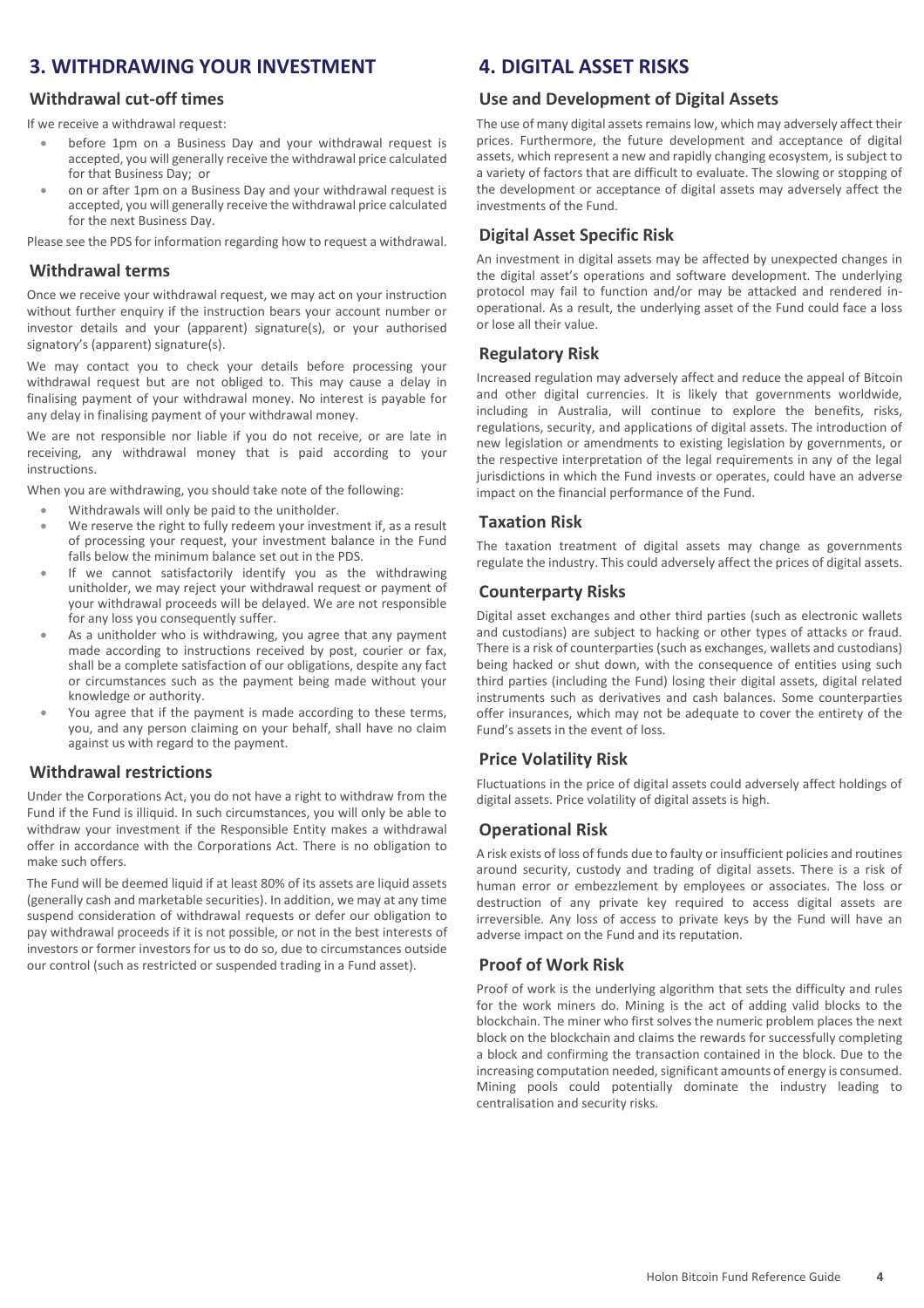## **5. OTHER IMPORTANT INFORMATION**

#### **Taxation**

The following tax information is of a general nature and should not be considered as taxation advice as it is not tailored for any specific individual and does not take into account the specific circumstances of each individual investor.

It is recommended that each individual seek independent tax advice before making any investment decision to fully understand how this investment may affect them.

#### *Attribution Managed Investment Trust ("AMIT")*

The Responsible Entity intends to make an irrevocable election for the Fund to be an Attribution Managed Investment Trust (AMIT), which would be subject to the AMIT regime.

The AMIT provisions apply an attribution model whereby the Responsible Entity attributes an amount of trust components of a particular character to investors on a fair and reasonable basis consistent with the operation of the Fund's Constitution, which includes provisions in relation to AMIT. Under the AMIT rules, the following willapply:

**Fair and reasonable attribution:** Each year, the Fund's determined trust components of assessable income, exempt income, non-assessable nonexempt income and tax offsets (i.e. credits) will be allocated to investors on a "fair and reasonable" attribution basis, rather than being allocated proportionally based on each investor's present entitlement to the income of the Fund.

**Unders or overs adjustments:** Where the Fund's determined trust components for a year are revised in a subsequent year (e.g. due to actual amounts differing to the estimates of income, gains / losses or expenses), then unders and overs may arise. Unders and overs will generally be carried forward and adjusted in the year of discovery.

**Cost base adjustments:** Where the distribution made is less than (or more than) certain components attributed to investors, then the cost base of an investor's units may be increased (or decreased). Details of cost base adjustments will be included on an investor's annual tax statement, referred to as an AMIT Member Annual Statement ("AMMA").

**Deemed fixed trust status:** AMITs are deemed to be a fixed trust for Income tax purposes. This provides certainty about an AMIT's ability to carry forward and deduct trust losses, and ability to flow Imputation credits to members.

**Large withdrawals:** In certain circumstances, gains may be attributed to a specific investor, for example, gains on disposal of assets to fund a large withdrawal being attributed to the redeeming investor.

**Penalties:** In certain circumstances(e.g. failure to comply with certain AMIT rules), specific penalties may beimposed.

The AMIT regime is intended to reduce complexity, increase certainty and reduce compliance costs for managed investment trusts and their investors.Where the Fund does not electinto theAMIT regime, or has made the election but the election is not effective for the income year (e.g. the Fund does not satisfy the requirements to be a managed investment trust for the income year), the Tax Law applicable to non-AMITs should be relevant. In particular, the Fund should not generally pay tax on behalf of its investors and instead, investors should be assessed for tax on any income and capital gains generated by the Fund to which they become presently entitled.

Tax losses incurred by the Fund will remain in the Fund and be available to reduce the Fund's income in future years (subject to the Fund satisfying the statutory trust loss testing rules).

#### *Taxation Reform*

The tax information included in this PDS is based on the taxation legislation and administrative practice as at the issue date of this PDS. However, the Australian tax system is in a continuing state of reform, and based on the Government's reform agenda, this is likely to escalate rather than diminish. Any reform of a tax system creates uncertainty as to the full extent of announced reforms, or uncertainty as to the meaning of new law that is enacted pending interpretation through the judicial process. These reforms may impact on the tax position of the Fund and its investors. Accordingly, it will be necessary to closely monitor the progress of these reforms, and investors should seek their own professional advice, specific to their own circumstances, of the taxation implications of investing in the

#### Fund.

#### *Tax File Number ("TFN") and Australian Business Number ("ABN")*

It is not compulsory for an investor to quote their TFN or ABN. If an investor is making this investment in the course of a business or enterprise, the investor may quote an ABN instead of a TFN. Failure by an investor to quote an ABN or TFN or claim an exemption may cause the Responsible Entity to withhold tax at the top marginal rate, plus the Medicare Levy, on gross payments including distributions or attribution of income to the investor. The investor may be able to claim a credit in their tax return for any TFN or ABN tax withheld. Collection of TFNs is permitted under taxation and privacy legislation.

By quoting their TFN or ABN, the investor authorises the Responsible Entity to apply it in respect of all the investor's investments with us. If the investor does not want to quote their TFN or ABN for some investments, the Responsible Entity should beadvised.

#### *Goods and Services Tax (GST)*

The Fund is registered for GST. The issue or withdrawal of units in the Fund and receipt of distributions are not subject to GST.

The Fund may be required to pay GST included in management and other fees, charges, costs and expenses incurred by the Fund. However, to the extent permissible, the Responsible Entity will claim on behalf of the Fund a proportion of this GST as a Reduced Input Tax Credit (RITC). Unless otherwise stated, fees and charges quoted in this PDS are inclusive of GST and take into account any available RITC. If the Responsible Entity is unable to claim input tax credits on behalf of the Fund, the Responsible Entity retains the ability to recover the entire GST component of all fees and charges.

The impact of GST payments and credits will be reflected in the unit price of the Fund. Investors should seek professional advice with respect to the GST consequences arising from their investment in the Fund.

#### *Australian Taxation of Australian Resident Investors*

#### *Distributions*

For each year of income, each Australian resident investor will be required to include within their own tax calculations and tax return filings the assessable income, exempt income, non-assessable non-exempt income and tax offsets (i.e. credits) of the Fund attributed to them by the Responsible Entity.

The tax consequences for investors in the Fund depends on the tax components of assessable income, exempt income, non-assessable nonexempt income and tax offsets (i.e. credits) attributed to them.

Investors will receive an annual AMMA statement detailing all relevant taxation information concerning attributed amounts and cash distributions. This will include any Foreign Income Tax Offset ("FITO") and franking credit entitlements, returns of capital, assessable income, and any upwards or downwards cost base adjustment in the capital gains tax cost base of their unitsin the Fund.

An investor may receive their share of attributed tax components or net income where they have made a large withdrawal from the Fund. In this case their withdrawal proceeds may include their share of net income or attributed tax components of assessable income, exempt income, nonassessable non-exempt income and tax offsets (i.e. credits). In addition, because Australian investors can move into and out of the Fund at different points in time, there is the risk that taxation liabilities in respect of gains that have benefited past investors may have to be met by subsequent investors.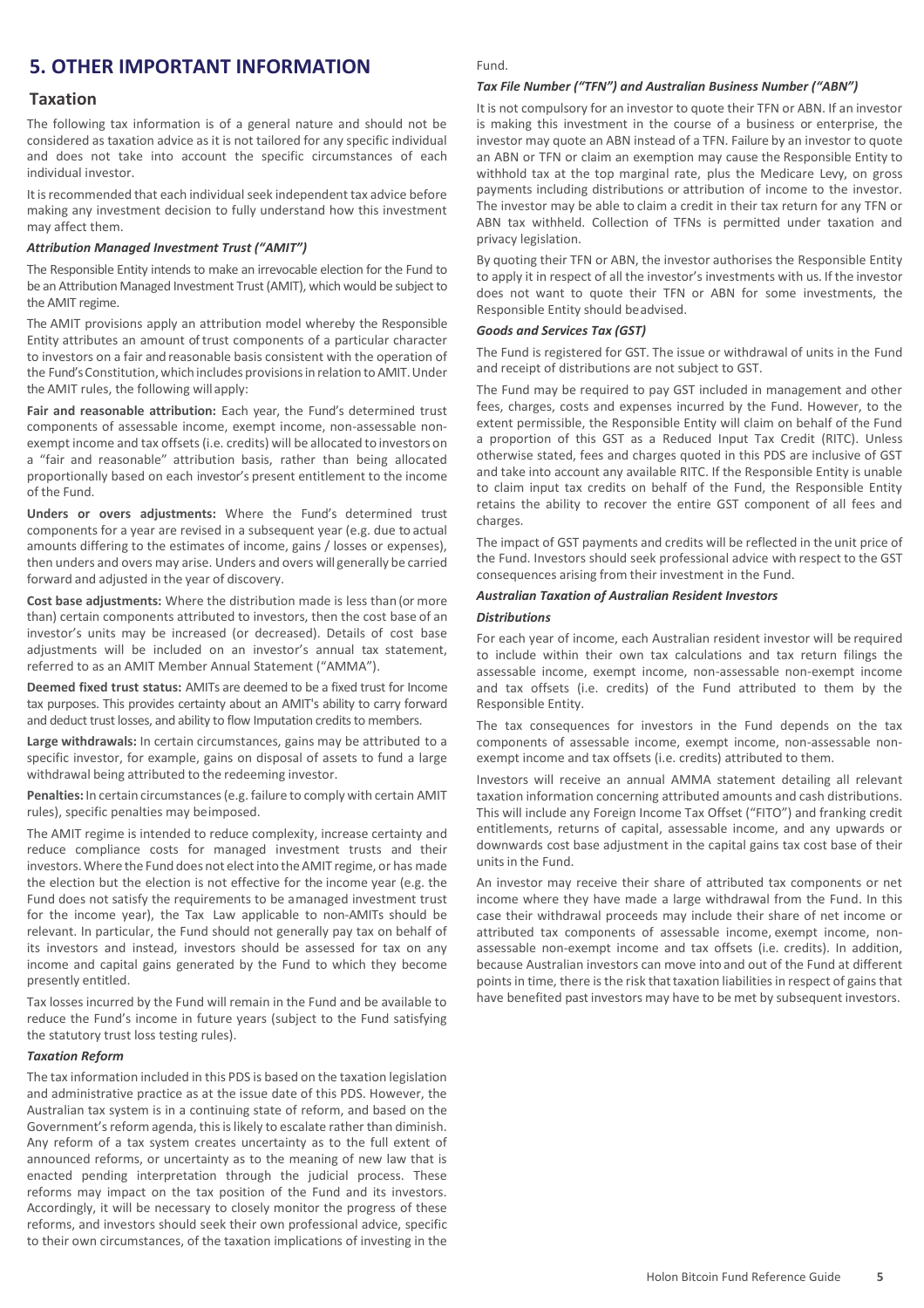#### *Foreign Income*

The Fund may derive foreign source income that is subject to tax overseas, for example withholding tax. Australian resident investors should include their share of both the foreign income and the amount of the foreign tax withheld in their assessable income. In such circumstances, investors may be entitled to a FITO for the foreign tax paid, against the Australian tax payable on the foreign source income. To the extent the investors do not have sufficient overall foreign source income to utilise all of the FITOs relevant to a particular year of income, the excess FITOs cannot be carried forward to a future income year.

#### *Disposal of Units by Australian Resident Investors*

If an Australian resident investor transfers or redeems their units in the Fund, this may constitute a disposal for tax purposesdepending on their specific circumstances.

Where an investor holds their units in the Fund on capital account, a capital gain or loss may arise on disposal and each investor should calculate their capital gain or loss according to their own particular circumstances. As noted above, proceeds on disposal may include a component of distributable income. In calculating the taxable amount of a capital gain, a discount may be allowed where the units in the Fund have been held for 12 months or more.

#### *Australian Taxation of Non-Resident Investors*

#### *Tax on Income*

The Fund expects to derive income which may be subject to Australian withholding tax when attributed by the Responsible Entity of the Fund to non-resident investors.

Australian withholding tax may be withheld from distributions of Australian source income and gains attributed to a non-resident investor. The various components of the net income of the Fund which may be regarded as having an Australian source include Australian sourced interest, Australian sourced other gains, Australian sourced dividends and CGT taxable Australian property.

We recommend that non-resident investors seek independent tax advice before investing, taking into account their particular circumstances and the provisions of any relevant Double Taxation Agreement/ Exchange of Information Agreement ("EOI") between Australia and their country of residence.

#### *Disposal of Units by Non-Resident Investors*

Based on the Fund's investment profile, generally non-resident investors holding their units on capital account should not be subject to Australian capital gains tax on the disposal of units in the Fund unless the units were capital assets held by the investor in carrying on a business through a permanent establishment in Australia. Australian tax may apply in certain circumstances if the non-resident holds their units on revenue account. CGT may also apply in some cases where the Fund has a direct or indirect interest in Australian real property.

We recommend that non-resident investors seek independent tax advice in relation to the tax consequences of the disposal of their units.

#### **Your privacy**

The Australian Privacy Principles contained in the *Privacy Act 1988* (Cth) ("Privacy Act") regulate the way in which we collect, use, disclose, and otherwise handle your personal information. The Responsible Entity is committed to respecting and protecting the privacy of your personal information, and our Privacy Policy details how we do this.

It is important to be aware that, in order to provide our products and services to you, it may be necessary to collect personal information about you and any other individuals associated with the product or service offering. In addition to practical reasons, this is necessary to ensure compliance with our legal and regulatory obligations (including under the Corporations Act, the AML/CTF Act and taxation legislation). If you do not provide the information requested, we may not be able to process your application, administer, manage, invest, pay or transfer your investment(s).

You must therefore ensure that any personal information you provide to the Responsible Entity is true and correct in every detail. If any of this personal information (including your contact details) changes, you must promptly advise us of the changes in writing. While we will generally collect your personal information from you, your broker or adviser or the Administrator directly. We may also obtain or confirm information about you from publicly available sources in order to meet regulatory obligations.

In terms of how we deal with your personal information, the Responsible Entity will use it for the purpose of providing you with our products and services and complying with regulatory obligations. We may also disclose it to other members of our corporate group, or to third parties who we work with or engage for these same purposes. Such third parties may be situated in Australia or offshore, however we take reasonable steps to ensure that they will comply with the Privacy Act when collecting, using or handling your personal information.

The types of third parties that we may disclose your information to include, but are not limited to:

- stockbrokers, financial advisers or adviser dealer groups, their service providers and/or any joint holder of an investment;
- those providing services for administering or managing the Fund, including the Custodian and Administrator, auditors, or those that provide mailing or printing services;
- our other service providers;
- regulatory bodies such as ASIC, ATO, APRA and AUSTRAC; and
- other third parties who you have consented to us disclosing your information to, or to whom we are required or permitted by law to disclose information to.

Holon may from time to time provide you with direct marketing and/or educational material about products and services they believe may be of interest to you. You have the right to "opt out" of such communications by contacting us using the contact details above.

In addition to the above information, Holon's Privacy Policy contains further information about how we handle your personal information, and how you can access information held about you, seek a correction to that information, or make a privacy-related complaint.

Full details of Holon's Privacy Policy are available at [holon.investments.](http://holon.investments/)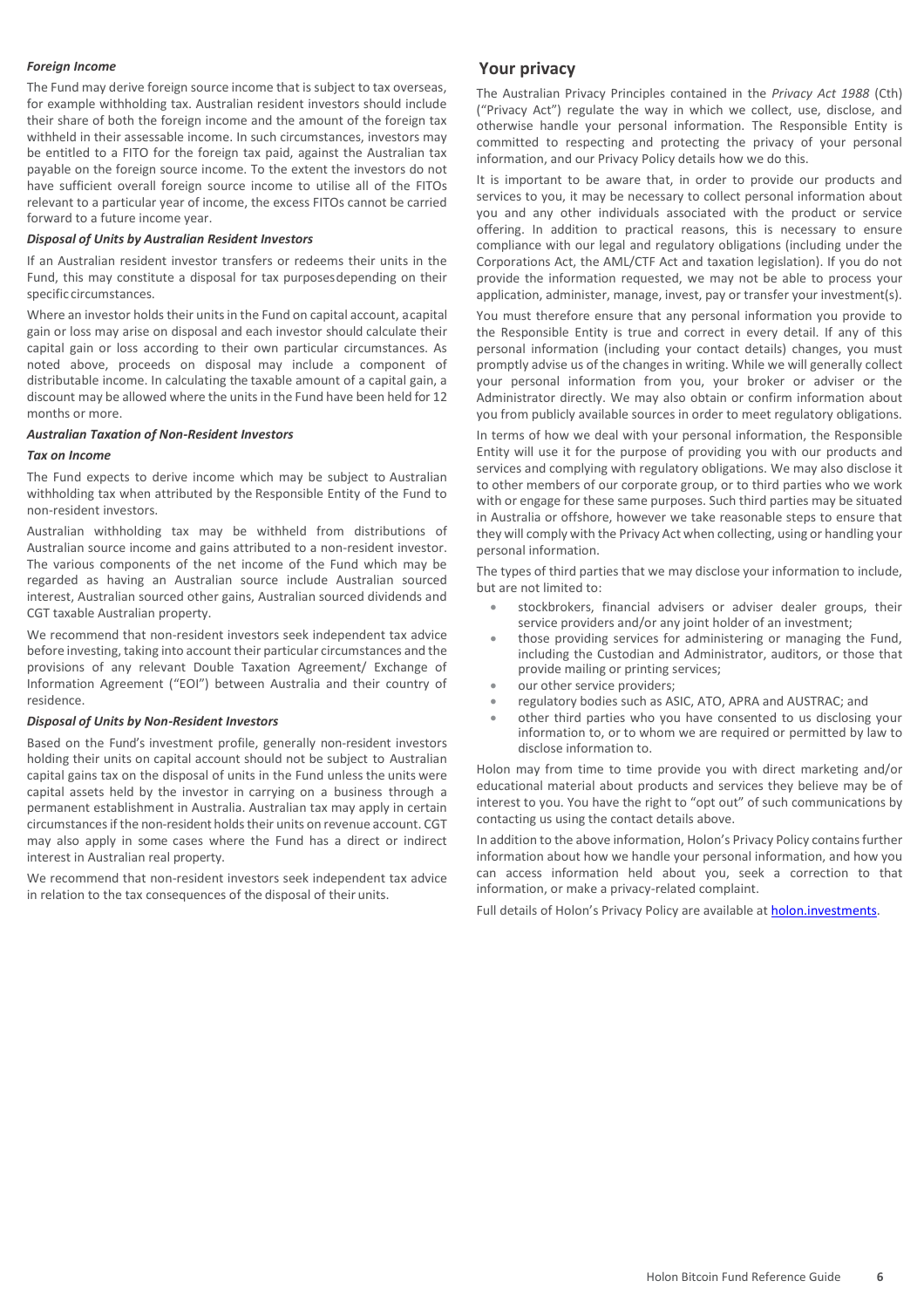## **The Constitution**

The Fund is governed by a constitution that sets out the Fund's operation (the "Constitution"). The Constitution, together with the Fund's PDS, the Corporations Act and other laws, regulate our legal relationship with investors in the Fund. If you invest in the Fund, you agree to be bound by the terms of the Fund's PDS and the Fund's Constitution. You can request a copy of the Constitution free of charge. Please read these documents carefully before investing in the Fund.

We may amend the Constitution from time to time in accordance with the provisions of the Constitution and the Corporations Act.

## **Anti-Money Laundering and Counter Terrorism Financing ("AML/CTF")**

Australia's AML/CTF laws require the Responsible Entity to adopt and maintain a written AML/CTF Program. A fundamental part of the AML/CTF Program is that Holon's up-to-date information must be maintained about investors (including beneficial owner information).

To meet this legal requirement, we need to collect certain identification information (including beneficial owner information) and documentation ("KYC Documents") from new investors. Existing investors may also be asked to provide KYC Documents as part of an ongoing customer due diligence/verification process to complywith AML/CTF laws.

In order to comply with AML/CTF Laws, the Responsible Entity may also disclose information including your personal information that it holds about the applicant, an investor, or any beneficial owner, to its related bodies corporate or service providers, or relevant regulators of AML/CTF Laws (whether inside or outside Australia). We may be prohibited by law from informing applicants or investors that such reporting hasoccurred.

The Responsible Entity shall not be liable to applicants or investors for any loss you may suffer because of compliance with the AML/CTF laws.

## **Foreign Account Tax Compliance Act ("FATCA")**

In April 2014, the Australian Government signed an intergovernmental agreement ("IGA") with the United States of America ("U.S."), which requires all Australian financial institutions to comply with the FATCA Act enacted by the U.S. in 2010.

Under FATCA, Australian financial institutions are required to collect and review their information to identify U.S. Persons (residents) and U.S controlling persons that invest in assets through non-U.S. entities. This information is reported to the Australian Taxation Office ("ATO"). The ATO may then pass that information onto the U.S. Internal Revenue Service.

In order to comply with the FATCA obligations, we may request certain information from you. Failure to comply with FATCA obligations may result in the Fund, to the extent relevant, being subject to a 30% withholding tax on payment of U.S. income or gross proceeds from the sale of certain U.S. investments. If the Fund suffers any amount of FATCA withholding and is unable to obtain a refund for the amounts withheld, we will not be required to compensate investors for any such withholding and the effect of the amounts withheld will be reflected in the returns of the Fund.

## **Common Reporting Standard ("CRS")**

The CRS is developed by the Organisation of Economic Co-operation and Development and requires certain financial institutions resident in a participating jurisdiction to document and identify reportable accounts and implement due diligence procedures. These financial institutions will also be required to report certain information on reportable accounts to their relevant local tax authorities.

Australia signed the CRS Multilateral Competent Authority Agreement and has enacted provisions within the domestic tax legislation to implement CRS in Australia. Australian financial institutions need to document and identify reportable accounts, implement due diligence procedures and report certain information with respect to reportable accounts to the ATO. The ATO may then exchange this information with foreign tax authorities in the relevant signatory countries.

In order to comply with the CRS obligations, we may request certain information from you. Unlike FATCA, there is no withholding tax that is applicable under CRS.

## **6. INFORMATION FOR NEW ZEALAND INVESTORS**

#### **Warning Statement**

This offer to New Zealand investors is a regulated offer made under Australian and New Zealand law. In Australia, this is Chapter 8 of the Corporations Act and regulations made under that Act. In New Zealand, this is sub-part 6 of Part 9 of the Financial Markets Conduct Act 2013 and Part 9 of the Financial Markets Conduct Regulations 2014.

This offer and the content of the offer document are principally governed by Australian rather than New Zealand law. In the main, the Corporations Act and the regulations made under that Act set out how the offer must be made.

There are differences in how financial products are regulated under Australian law. For example, the disclosure of fees for managed investment schemes is different under the Australian regime.

The rights, remedies, and compensation arrangements available to New Zealand investors in Australian financial products may differ from the rights, remedies, and compensation arrangements for New Zealand financial products.

Both the Australian and New Zealand financial markets regulators have enforcement responsibilities for this offer. If you need to make a complaint about this offer, please contact the Financial Markets Authority, New Zealand (http://www.fma.govt.nz). The Australian and New Zealand regulators will work together to settle your complaint.

The taxation treatment of Australian financial products is not the same as for New Zealand financial products.

If you are uncertain about whether this investment is appropriate for you, you should seek the advice of an appropriately qualified financial adviser.

The offer may involve a currency exchange risk. The currency for the financial products is not New Zealand dollars. The value of the financial products will go up or down according to changes in the exchange rate between that currency and New Zealand dollars. These changes may be significant.

If you expect the financial products to pay any amounts in a currency that is not New Zealand dollars, you may incur significant fees in having the funds credited to a bank account in New Zealand in New Zealand dollars.

The dispute resolution process described in this offer document is available only in Australia and is not available in New Zealand.